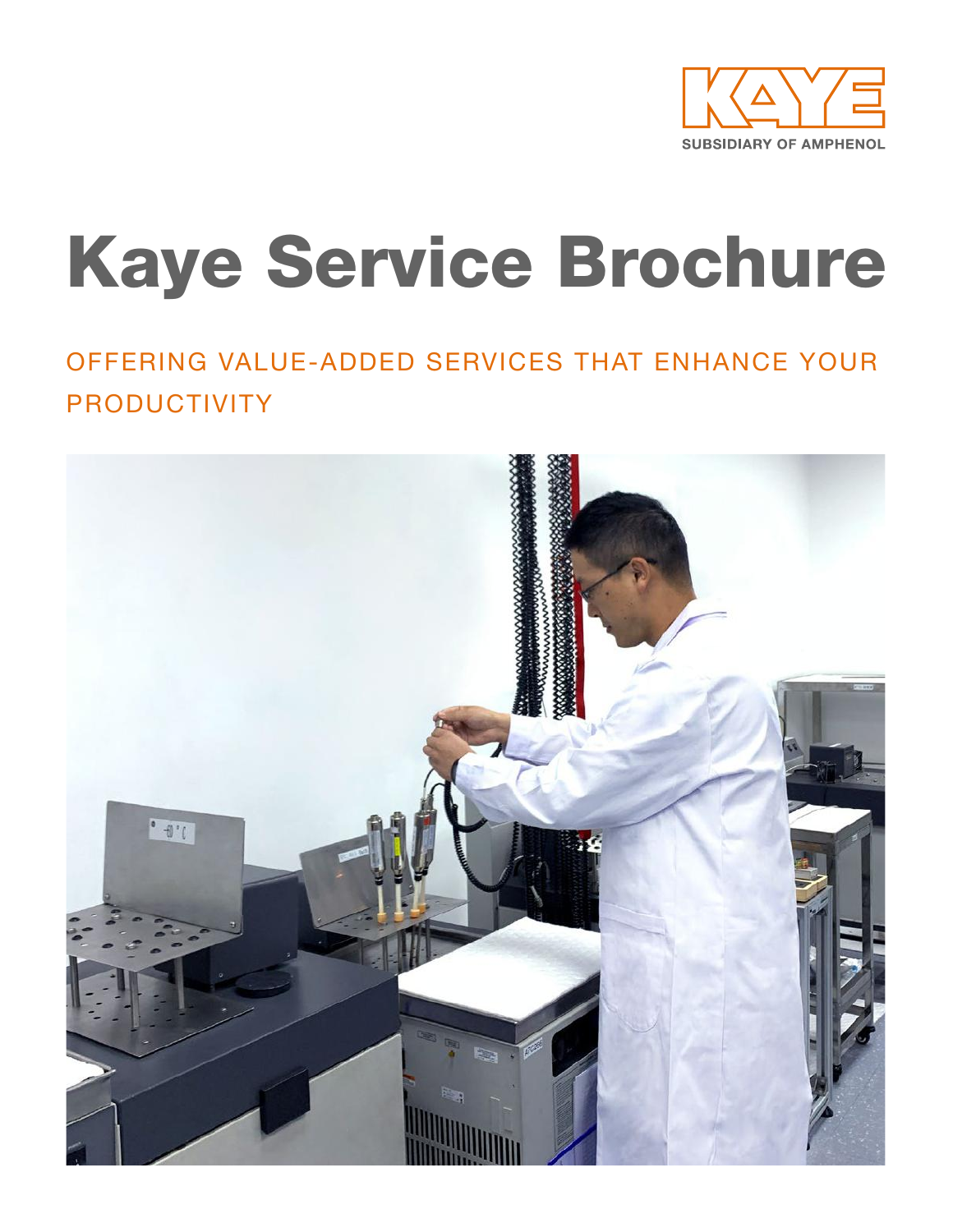### Trust the Manufacturer



As a professional who works in validation, quality control/quality assurance, verification, or the like, you understand how important risk assessment is. Every day you work to ensure that your products are functioning properly, and you rely on Kaye equipment to assist you in those efforts. So why trust anyone else to provide you with service on those products?

Working directly with the manufacturer guarantees that maintenance, repair, and calibrations of your products are being done properly and in compliance with regulatory guidelines.

We take great pride in our line of equipment and are extremely meticulous about how each individual product is built and serviced. When you work straight with the manufacturer, you're getting the highest trained expert knowledge on Kaye products.

From our calibration technicians and field service engineers, to our account managers and customer care representatives, each person at Kaye is given an abundance of knowledge to ensure our customers get the best results from our products.

### 5 Direct Service Locations

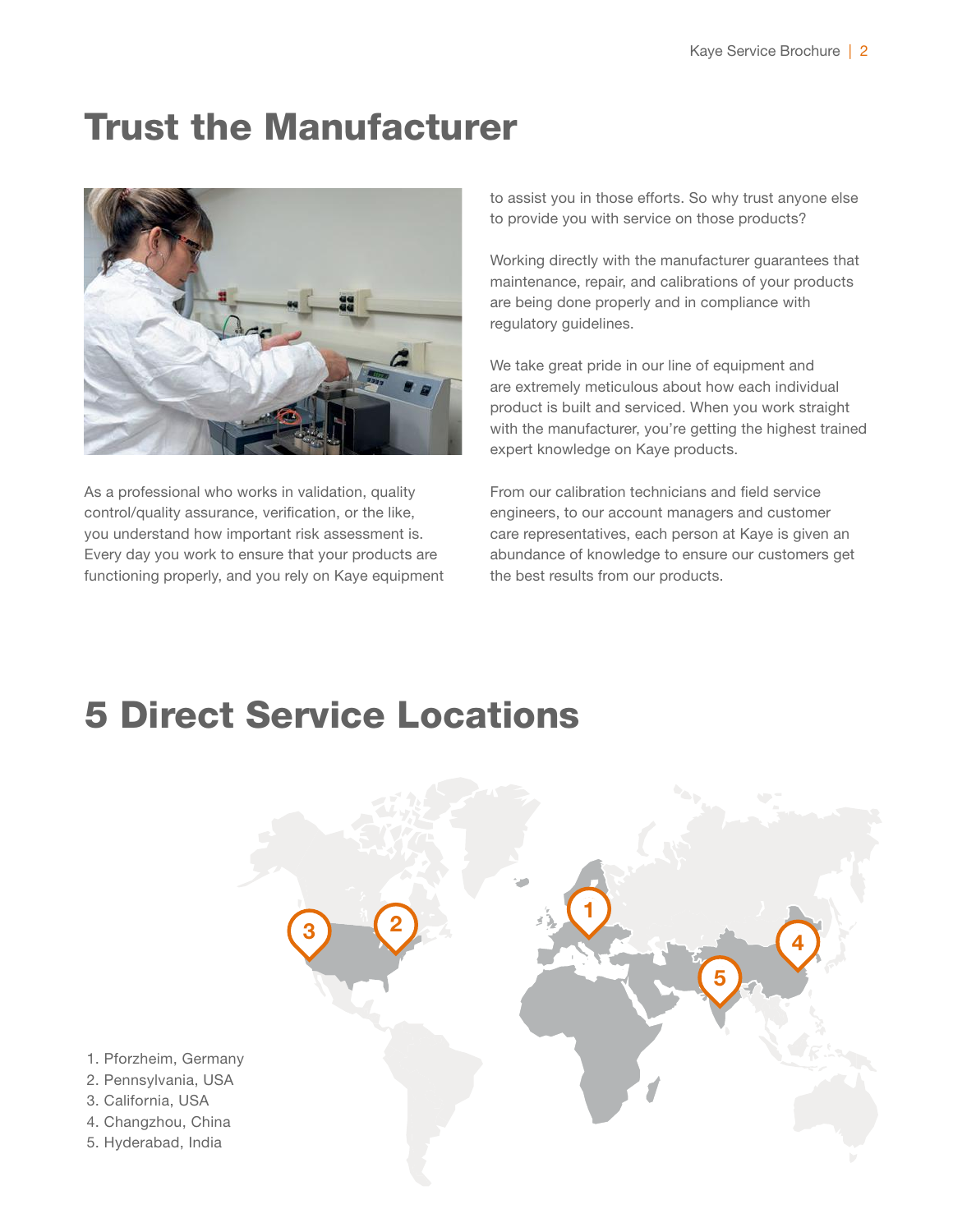Kaye offers service across the globe with team members in 5 continents and 45 countries. We make it our goal to offer not only the best products and solutions, but also the highest quality service and customer care. We start by offering five service locations that help us in supporting all of our valued customers in thermal validation, environmental monitoring, and cold chain solutions. All EMEA customers can speak with representatives and send equipment to our Pforzheim, Germany laboratory for calibration or service. There we perform detailed calibration procedures on our temperature standards, wired and wireless validation systems, and other wireless probes and sensors.

In Pennsylvania, USA our calibration team does similar calibrations for our customers across the globe. Our U.S. customer service and tech support teams are also located at this facility, ready to answer any questions or concerns customers may come across. On the West Coast of the USA, in Fremont, California, sits one of our field service engineers. This team

# ISO Accreditation

Kaye's Germany, China, and Pennsylvania laboratories hold DIN ISO 17025:2018 Accreditation, a prestigious distinction that indicates our labs demonstrate the highest standards and competency in generating valid results across the entire Kaye product line. Furthermore, the accolade guarantees the high-quality standard of accuracy in thermal, pressure, and humidity calibration.

Pharmaceutical and biotech businesses that rely upon calibration from 17025 accredited labs can have all their work done in one seamless process through a Kaye laboratory. Working with our team also gives customers more flexibility in cooperating internationally with clients that expect this high standard of verified equipment. With expertise in all areas of calibration, the Kaye labs are able to perform temperature calibrations from -196°C to 420°.

member is available to travel and perform on-site maintenance and service.

Our fourth service lab is located in the bustling city of Changzhou, China. This laboratory has dedicated space and equipment to perform the most high-quality calibrations, verifications, and testing on most Kaye products.

Kaye's India lab is located in HITEC City, one of India's largest tech hubs. Similar to our other laboratories, this direct service location offers numerous calibration, verification, repair, and upgrade services to customers.





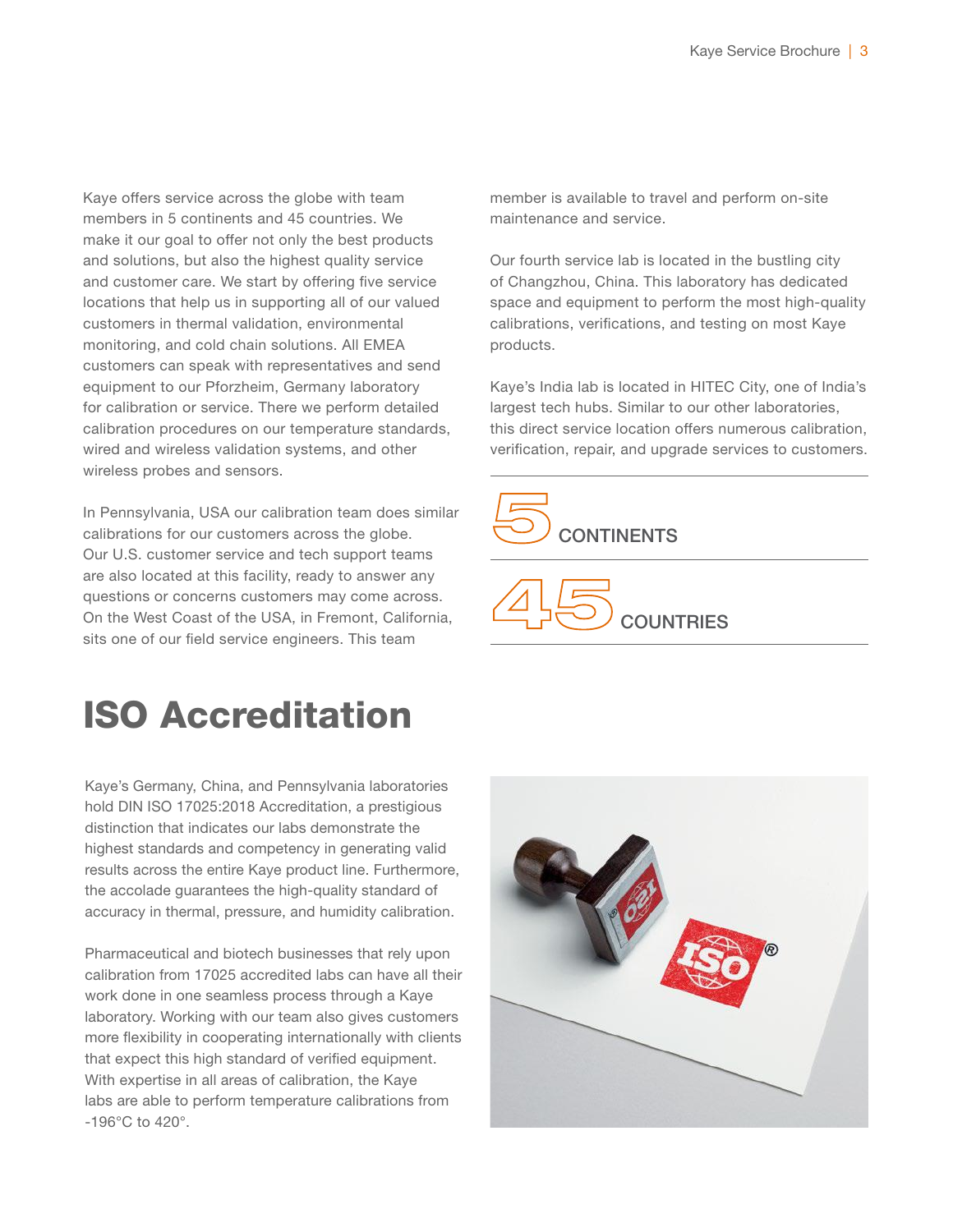### Calibration and Services



#### KAYE VALIDATOR – FACTORY CALIBRATION

- ∙ Validator calibration includes calibration of up to 4 SIMs
- ∙ Verification of all input channels and communication ports
- ∙ AS-FOUND adjustment and AS-LEFT calibration with certification
- ∙ SIMs AS-FOUND adjustment and AS-LEFT calibration of the internal cold junction references

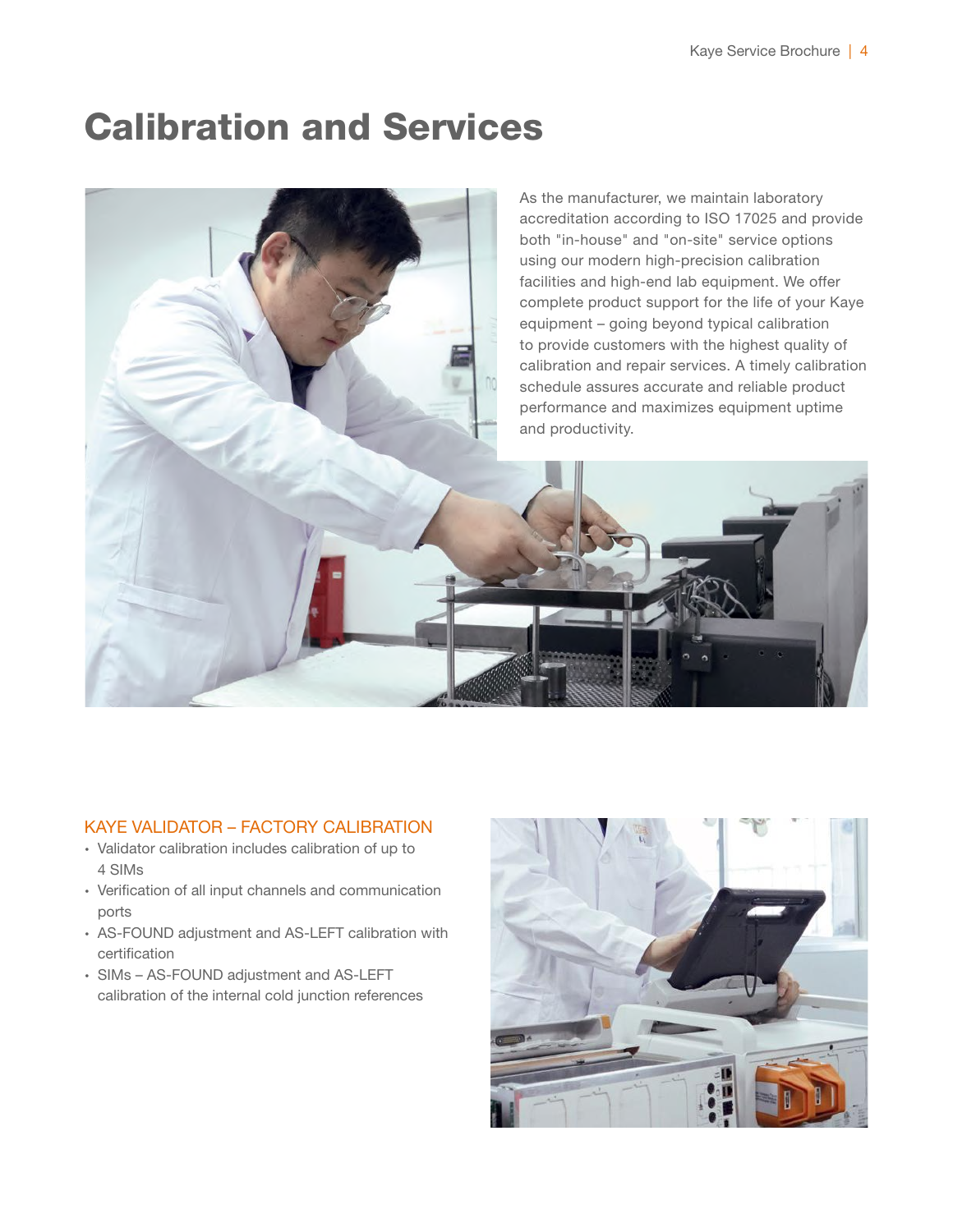#### KAYE IRTD-400 – INTELLIGENT TEMPERATURE STANDARD – FACTORY CALIBRATION

- ∙ ISO AS-FOUND and AS-LEFT certificate includes multiple calibration points from -196°C up to 420°C
- ∙ Calibration accuracy down to 5 mK
- ∙ Annealing process at a maximum of 420°C for a minimum of 15 hours to release sensor element stress and to offer more stability and improved performance between calibration cycles
- ∙ We always adjust and reprogram the IRTD internal calibration coefficients over the full range

#### KAYE VALPROBE DATA LOGGERS – FACTORY **CALIBRATION**

- ∙ High-accuracy ISO AS-FOUND and AS-LEFT calibration at various calibration points for temperature, humidity and pressure
- ∙ Adjustment of internal coefficients to achieve optimal reading
- ∙ Includes free replacement of Lithium batteries and O-ring gaskets





## Service Agreements

Agreement programs designed to meet your critical calibration and maintenance needs. Our Maintenance Agreement programs go beyond normal calibration procedures offered by other third-party calibration houses and offer additional value, services, and longterm reliability that only the manufacturer can provide.

#### KEY BENEFITS\*

- ∙ High accuracy laboratory accreditation according to ISO/IEC 17025
- ∙ Customized plan offers annual or semi-annual calibrations with on-site or factory services
- ∙ Factory-trained and certified technicians perform all calibrations and repairs
- ∙ Quantity discounts based on the number of instruments
- ∙ Discount on any required repairs (Labor and Parts)
- ∙ 10% discount on all current and future hardware/ software upgrades
- ∙ Ability to lock in pricing on long term contracts (up to 3 years)
- ∙ Simplified RMA process and delivery prioritization

\*Not all options are available in every country. Please contact a Kaye representative for more information on specific services available in your area.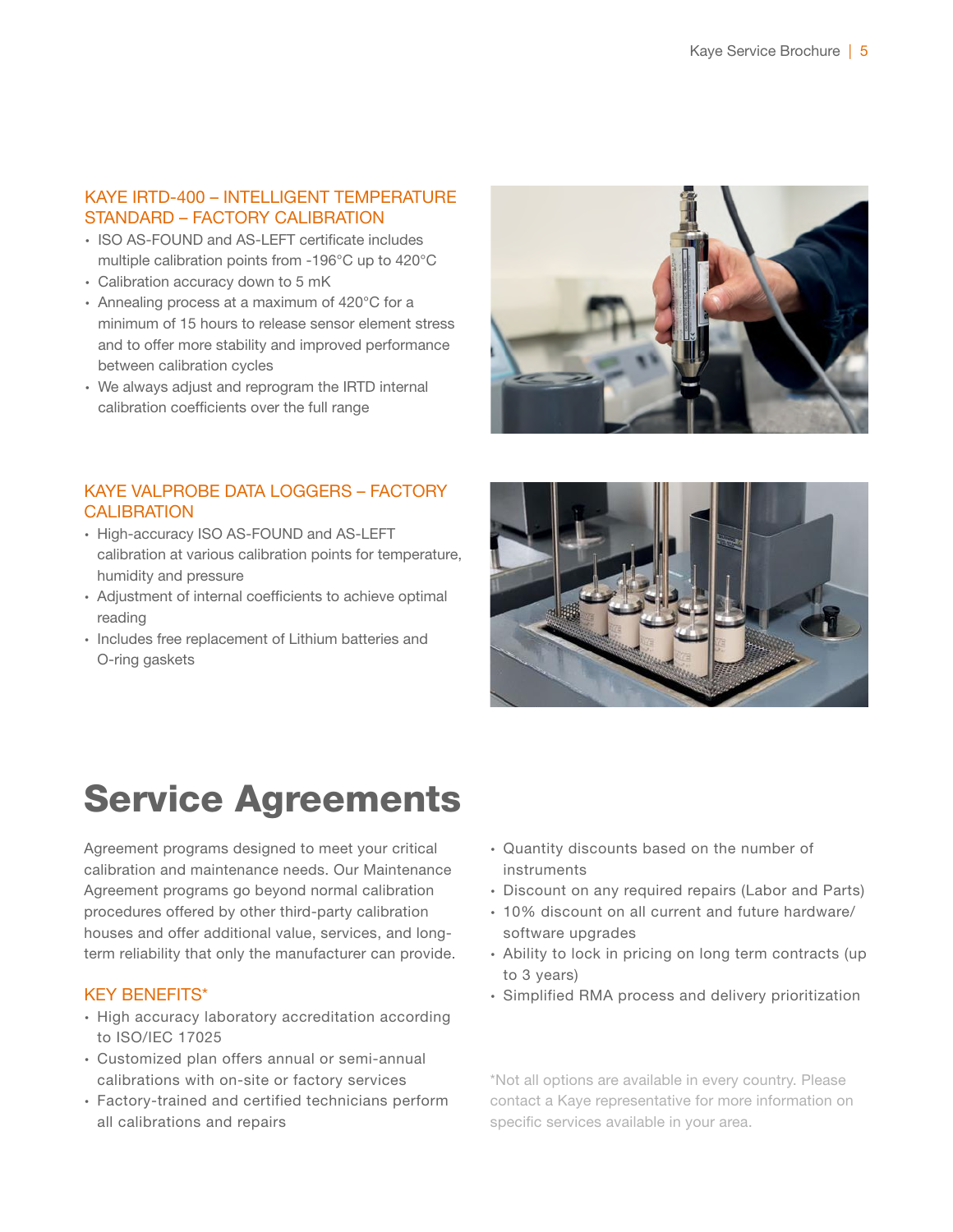# In-House Calibrations

Kaye performs in-house calibrations on all Kaye equipment in our ISO 17025 accredited laboratories. Our calibration technicians will calibrate your Validator AVS, ValProbes and real-time ValProbes, RF ValProbes, and IRTD temperature standards. Having the manufacturer handle your calibrations offers many benefits:





# On-Site Service

As the world leader in the measurement and sensing industries, Kaye draws upon many technologies and resources to provide our customers with the highest quality of calibration and repair services. We provide field service options to our customers. Our field service is handled by highly-trained and skilled service engineers. We offer field service for the following product lines:

- ∙ Kaye Validator
- ∙ Netpac and Netpac II
- ∙ IQ/OQ

#### OTHER SERVICES:

- ∙ Calibration
- ∙ Maintenance
- ∙ Field Services
- ∙ Product Upgrades
- ∙ IQ/OQ
- ∙ LabWatch Services
- ∙ Training
- ∙ Repair

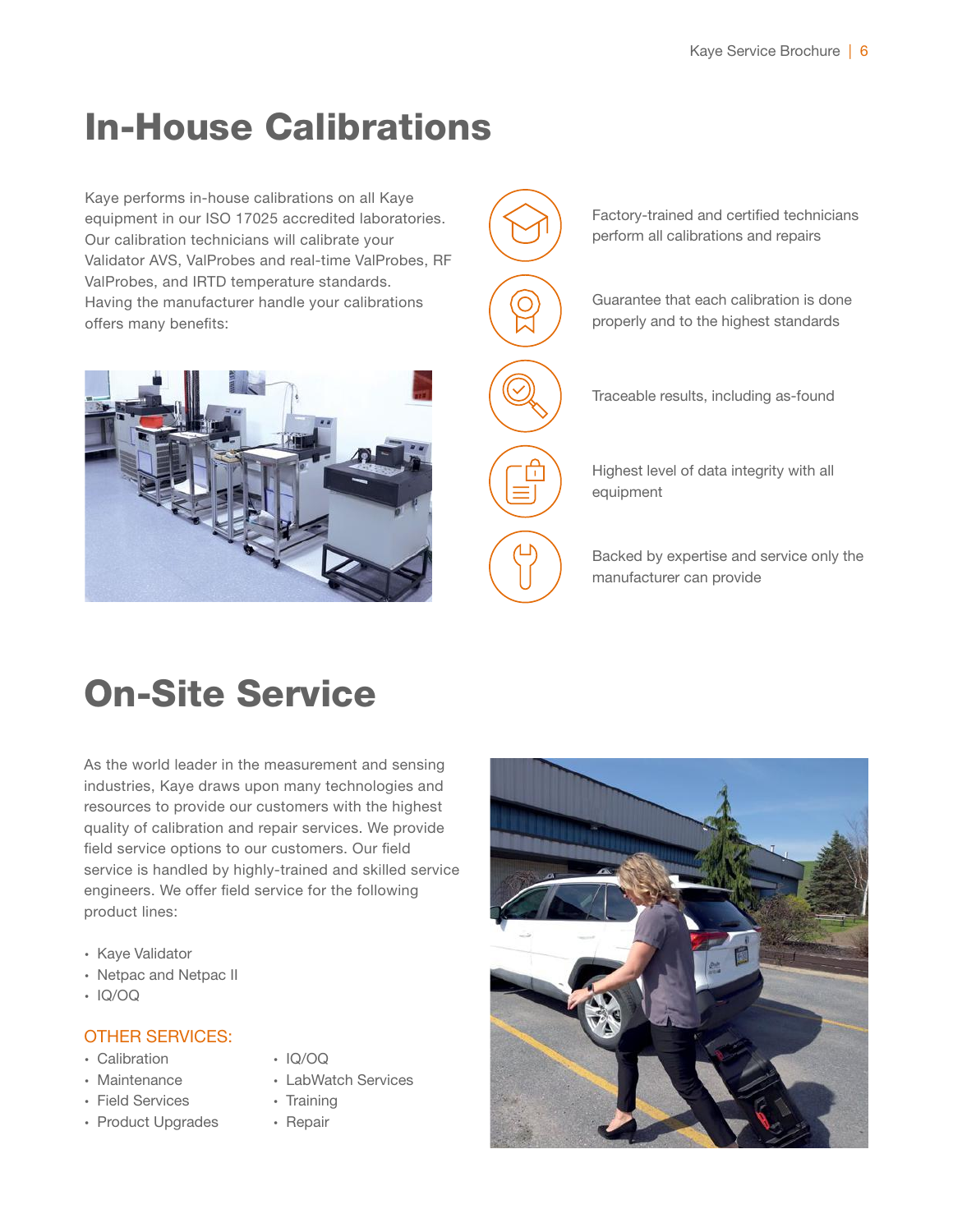# IQ/OQ Services

The Installation Qualification/Operational Qualification Protocol defines a set of procedures to ensure that our equipment is properly installed and operated according to Kaye recommendations, and adequately documented and controlled according to cGMP requirements. The documents are provided in hard copy and electronically, allowing users to modify the documentation to suit specific organizational requirements.

#### ALLOW KAYE TO PERFORM IQ/OQ FOR YOU

#### **Benefits**

- ∙ Kaye tech support can perform IQ/OQ at customer site or our facility
- ∙ IQ/OQ at our facility is available for Validators, ValProbes, and RF ValProbes
- ∙ Save significant time by allowing our team to execute the IQ/OQ
- ∙ Ensures procedure is done professionally and properly

Customers can also purchase the documentation and perform the IQ/OQ themselves. However, by having our professionals perform the IQ/OQ, customers will save time and money.

| $\langle \Delta \rangle / \Box$                                                                                                                        |                                                                                                                                                                                                                                                                                                                                                                                                                                                                                                                                                                                                                                                                                                                                                                                                                                                                        |                                    | Validation Protocol                 |                                     | $\langle \Delta \rangle / \Xi$                               |                                                                                                                                                                                                                                                                                                 |                                            |                       |                                                    |                                                                                                                                                                                                                                                                                                                                                                                                                                                                                                                                                                                                                                                                                                                                                                                  | <b>Validation Protocol</b> |
|--------------------------------------------------------------------------------------------------------------------------------------------------------|------------------------------------------------------------------------------------------------------------------------------------------------------------------------------------------------------------------------------------------------------------------------------------------------------------------------------------------------------------------------------------------------------------------------------------------------------------------------------------------------------------------------------------------------------------------------------------------------------------------------------------------------------------------------------------------------------------------------------------------------------------------------------------------------------------------------------------------------------------------------|------------------------------------|-------------------------------------|-------------------------------------|--------------------------------------------------------------|-------------------------------------------------------------------------------------------------------------------------------------------------------------------------------------------------------------------------------------------------------------------------------------------------|--------------------------------------------|-----------------------|----------------------------------------------------|----------------------------------------------------------------------------------------------------------------------------------------------------------------------------------------------------------------------------------------------------------------------------------------------------------------------------------------------------------------------------------------------------------------------------------------------------------------------------------------------------------------------------------------------------------------------------------------------------------------------------------------------------------------------------------------------------------------------------------------------------------------------------------|----------------------------|
| Document #: 959-1041C                                                                                                                                  | Condensed Operational Qualification Protocol for the Kaye Validator AVS<br><b>Revision: D</b>                                                                                                                                                                                                                                                                                                                                                                                                                                                                                                                                                                                                                                                                                                                                                                          |                                    |                                     |                                     | Document #: 959-1041C                                        |                                                                                                                                                                                                                                                                                                 |                                            |                       | Revision: D                                        | Condensed Operational Qualification Protocol for the Kave Validator AVS                                                                                                                                                                                                                                                                                                                                                                                                                                                                                                                                                                                                                                                                                                          |                            |
| 6.3.2. WiFi Communications<br>to communicate via WIFL<br>Procedure:<br>Hardware.<br>select Connect.<br>Table 6.3.2.1.<br>the results in Table 6.3.2.1. | Note: See User's Guide M5100 to help configure the Kaye Validation Console and the Kaye Validator AVS<br>1. Switch On the Kaye Validator AVS instrument. Wait until the Power LED on the front stops blinking which<br>indicates that the booting process has finished. Note: This will take a few minutes.<br>2. Turn On the Kaye Validation Console, Login to the Kaye Validator AVS Software. Select Discover below<br>3. Connected to the Kaye Validator AVS instrument via WiFi. Select the appropriate AVS (blue button) and<br>4. Once communication is established, Live Data screen is displayed and functional. Record the results in<br>5. Verify that the top Communication LED on the front of the Keye Validator AVS instrument is green, this<br>signalizes communication between Kaye Validator AVS instrument and the Kaye Validation Console. Record |                                    |                                     |                                     | permanently green).                                          | in the corresponding Tables.<br>18. Close Sensor Offset screen and return to the Activities screen.<br>AVS. Close the Kaye Validator AVS Software.<br>calibration was performed.<br>results in the corresponding Tables.<br>23. Close Sensor Offset screen and return to the Activities screen. |                                            |                       |                                                    | 17. Connect the Kaye Validation Console to the Knye Validator AVS instrument and navigate to Hardware -<br>Sensor Offset screen and verify that the sensor for the SIM(s) displays as "Uncalibrated." Record the results<br>19. Select "Connected" on Activities screen to disconnect the Kaye Validation Console from the Kaye Validator<br>20. Power down the Kaye Validator AVS instrument and return the S/M(s) to the original slot in which the<br>21. Power up the Kaye Validator AVS instrument and wait until booting has been finished (Power LED<br>22. Connect the Kaye Validation Console to the Kaye Validator AVS instrument and navigate to Hardware -<br>Sensor Offset screen and verify that the offsets are the same as those recorded in step 11. Record the |                            |
|                                                                                                                                                        | 6. When completed, return to the Activities screen.                                                                                                                                                                                                                                                                                                                                                                                                                                                                                                                                                                                                                                                                                                                                                                                                                    |                                    |                                     | <b>SIM 1 Serial Number:</b>         |                                                              |                                                                                                                                                                                                                                                                                                 |                                            |                       |                                                    |                                                                                                                                                                                                                                                                                                                                                                                                                                                                                                                                                                                                                                                                                                                                                                                  |                            |
| Table 6.3.2.1. WiFi Communications<br>Verification Parameter                                                                                           | <b>Soacified Results</b>                                                                                                                                                                                                                                                                                                                                                                                                                                                                                                                                                                                                                                                                                                                                                                                                                                               | Results are as<br>Specified<br>Y/N | Initials/Data                       | 5150<br>Calibrated<br>In Stot       | <b>SIM Californiad</b><br>In AVS S/N                         | Low<br><b>Calibration</b><br>Point                                                                                                                                                                                                                                                              | High<br>Calibration<br><b>Point</b>        | <b>Check</b><br>Point | Sensor<br><b>Calibration</b><br><b>Date</b>        | Information<br>stored in SIM<br><b>YIN</b>                                                                                                                                                                                                                                                                                                                                                                                                                                                                                                                                                                                                                                                                                                                                       | Initials/Date              |
| Connection via WiFi                                                                                                                                    | Communication is established and Live Data<br>screen is displayed and functional                                                                                                                                                                                                                                                                                                                                                                                                                                                                                                                                                                                                                                                                                                                                                                                       |                                    |                                     |                                     |                                                              |                                                                                                                                                                                                                                                                                                 |                                            |                       | "Uncalibrated"                                     | <b>Correct Offsets</b>                                                                                                                                                                                                                                                                                                                                                                                                                                                                                                                                                                                                                                                                                                                                                           |                            |
| Kaye Validator AVS instrument<br>communication icon LED                                                                                                | Communication LED on the front of the Kaye<br>Validator AVS instrument turns on/green.                                                                                                                                                                                                                                                                                                                                                                                                                                                                                                                                                                                                                                                                                                                                                                                 |                                    |                                     | SHA<br>Channel                      | Input Min                                                    | Output Min                                                                                                                                                                                                                                                                                      | Input Max                                  | Output<br>Max         | Displayed<br>after SIMs<br><b>Moved</b>            | displayed after<br>returning \$88 to<br>original \$1ot<br>Yav                                                                                                                                                                                                                                                                                                                                                                                                                                                                                                                                                                                                                                                                                                                    | Initials Cate              |
| <b>Comments:</b>                                                                                                                                       |                                                                                                                                                                                                                                                                                                                                                                                                                                                                                                                                                                                                                                                                                                                                                                                                                                                                        |                                    |                                     | H.                                  |                                                              |                                                                                                                                                                                                                                                                                                 |                                            |                       | <b>Y/N</b>                                         |                                                                                                                                                                                                                                                                                                                                                                                                                                                                                                                                                                                                                                                                                                                                                                                  |                            |
|                                                                                                                                                        |                                                                                                                                                                                                                                                                                                                                                                                                                                                                                                                                                                                                                                                                                                                                                                                                                                                                        |                                    |                                     |                                     | SIM 2 Serial Number:                                         |                                                                                                                                                                                                                                                                                                 |                                            |                       |                                                    |                                                                                                                                                                                                                                                                                                                                                                                                                                                                                                                                                                                                                                                                                                                                                                                  |                            |
|                                                                                                                                                        | Equipment Communications Verification (Section 6.3.)                                                                                                                                                                                                                                                                                                                                                                                                                                                                                                                                                                                                                                                                                                                                                                                                                   |                                    |                                     |                                     | <b>SIM Calibrated</b><br>Calibrated<br>In Stot<br>In AVS S/N | Low<br>Calibration<br><b>Polet</b>                                                                                                                                                                                                                                                              | <b>High</b><br>Calibration<br><b>Point</b> | Check<br>Point        | <b>Sensor</b><br>Calibration                       | Information<br>stored in SIM<br><b>YOU</b>                                                                                                                                                                                                                                                                                                                                                                                                                                                                                                                                                                                                                                                                                                                                       | Initiate/Date              |
| Acceptance Criteria:<br>Amphenol Advanced Sensors recommendations.                                                                                     | All equipment communication connections are functional. The Acceptance Criteria for this section are derived from                                                                                                                                                                                                                                                                                                                                                                                                                                                                                                                                                                                                                                                                                                                                                      |                                    |                                     |                                     |                                                              |                                                                                                                                                                                                                                                                                                 |                                            |                       |                                                    |                                                                                                                                                                                                                                                                                                                                                                                                                                                                                                                                                                                                                                                                                                                                                                                  |                            |
|                                                                                                                                                        | All Acceptance Criteria have been met. Yes __ No __ (if No, explain in Comments)                                                                                                                                                                                                                                                                                                                                                                                                                                                                                                                                                                                                                                                                                                                                                                                       |                                    |                                     |                                     |                                                              | Output Min                                                                                                                                                                                                                                                                                      | <b>Input Max</b>                           | Outout<br>Max         | "Uncalibrated"<br>Displayed<br>after SIMs<br>Moved | <b>Correct Offsets</b><br>displayed after<br>returning 3HM to<br>original Stot                                                                                                                                                                                                                                                                                                                                                                                                                                                                                                                                                                                                                                                                                                   | <b>Initials/Date</b>       |
| Reviewed By.                                                                                                                                           | Date:                                                                                                                                                                                                                                                                                                                                                                                                                                                                                                                                                                                                                                                                                                                                                                                                                                                                  |                                    |                                     | $\mathbf{I}$                        |                                                              |                                                                                                                                                                                                                                                                                                 |                                            |                       | <b>Y/N</b>                                         |                                                                                                                                                                                                                                                                                                                                                                                                                                                                                                                                                                                                                                                                                                                                                                                  |                            |
| Amphenol<br>Advanced Sensors                                                                                                                           |                                                                                                                                                                                                                                                                                                                                                                                                                                                                                                                                                                                                                                                                                                                                                                                                                                                                        |                                    | © 2020 Amphenol Thermometrics, Inc. | Amphenol<br><b>Advanced Sensors</b> |                                                              |                                                                                                                                                                                                                                                                                                 |                                            |                       |                                                    | 2020 Amphenol Thermometrics, Inc.                                                                                                                                                                                                                                                                                                                                                                                                                                                                                                                                                                                                                                                                                                                                                |                            |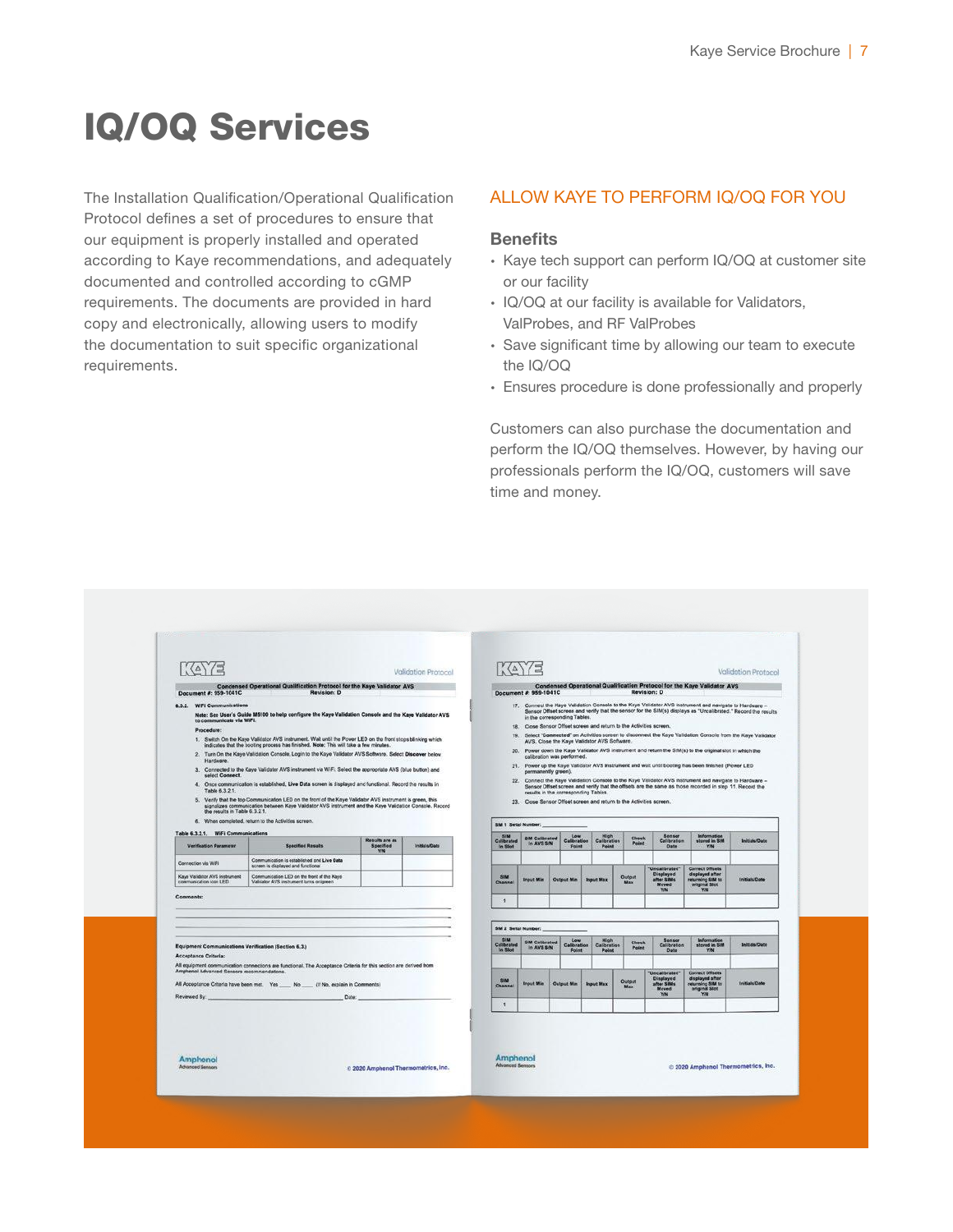### Upgrades

#### **SOFTWARE**

Kaye is committed to developing the best thermal validation systems available. In doing so, we continue to improve existing products while developing new solutions. For the convenience of our customers, we permit the installation of Kaye validation software on multiple workstations, provided the computers are used within the same company.

System upgrades are available on our website for download, allowing easy access for our customers anywhere in the world. A secure login is created for each user to allow customers to easily download and install the software, including IQ/OQ addendums.

#### PRODUCT UPGRADES AVAILABLE:

- ∙ Validator AVS
- ∙ ValProbes
- ∙ LabWatch
- ∙ IQ/OQ (adendum)
- ∙ Validation Reference Binders (adendum)

#### **FIRMWARE**

Authorized firmware copies are available only through Kaye or a Kaye Authorized Service Center for download.



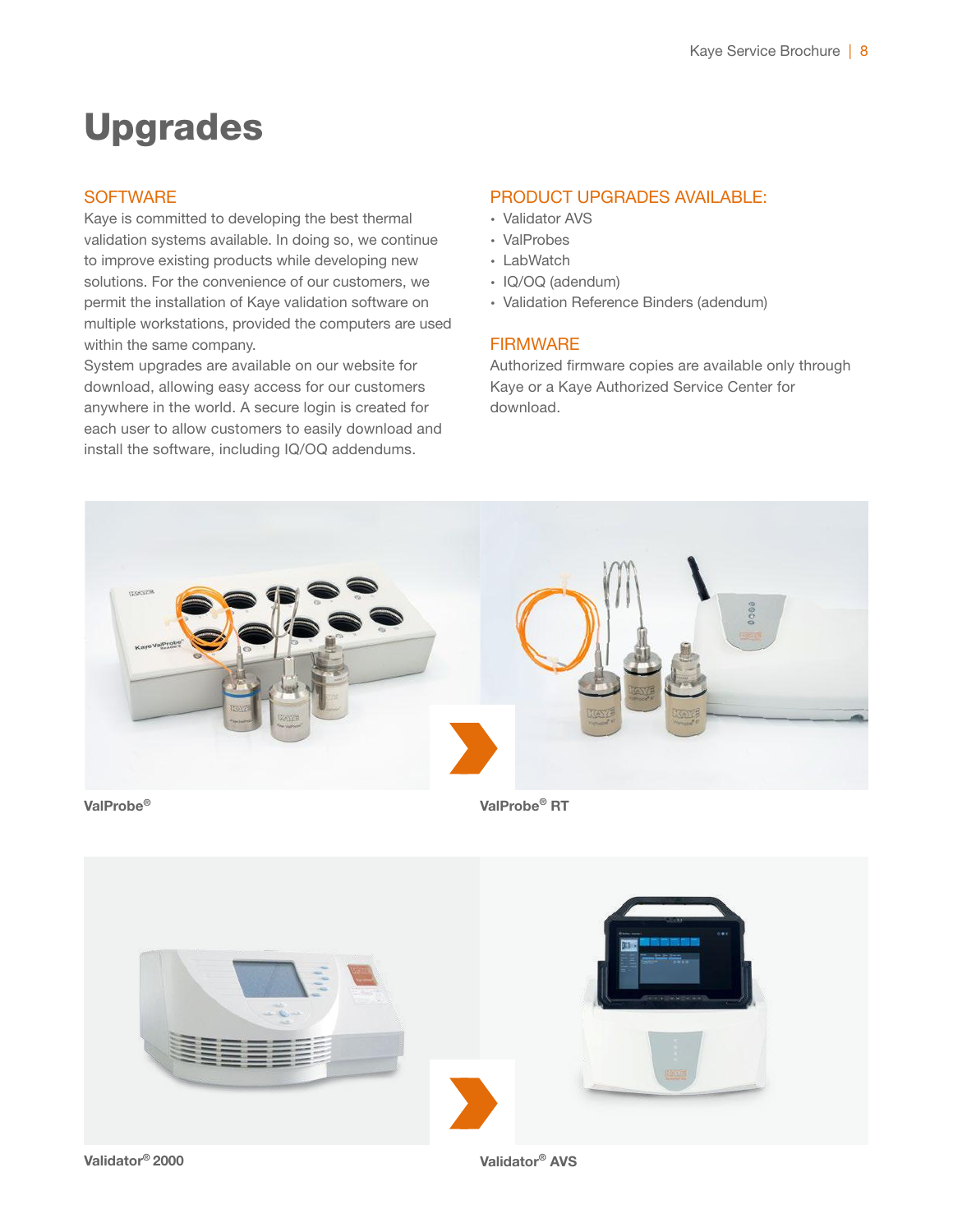

### On-Site Training

We pride ourselves in being available to support our clients before, during, and after they've purchased Kaye equipment. If you are using Kaye equipment and would like training for your employees, we can schedule an onsite or virtual visit to suit you. Our technical instructors can assist you with all your training needs in the format,

location and pace that works best for you and your team. Our courses range from introductory level to in-depth product classes with practical hands-on exercises. All courseware is coordinated with the most recent product updates and features. On request, we offer product specific on-site training courses to meet your particular needs.

# Kaye Accredited Lab Details

#### DOCUMENTATION ATTESTING PRODUCT **PERFORMANCE**

Our calibration facilities hold a variety of laboratory accreditations and certificates of approval for quality management systems. The accreditation guarantees a high-quality standard and verified accuracy in our calibration lab for the Kaye product line.

Our validation laboratory in Pforzheim, Germany, is accredited by the "Deutsche Akkreditierungsstelle GmbH" in accordance with the recognized International Standard ISO/IEC 17025. DAkkS is the national accreditation body for the Federal Republic of Germany. Our laboratory in St. Marys, PA, US is accredited by the National Voluntary Laboratory Accreditation Program (NVLAP) in accordance with the recognized International Standard ISO/IEC 17025 and ISO 9001:2000. NVLAP is an American National Institute of Standards and Technology (NIST) program.

Our China laboratory holds ISO/IEC 17025 accreditation by the China National Accreditation Service for Conformity Assessments (CNAS) and by the Certification and Accreditation Administration of the People's Republic of China (CNCA) for our China calibration laboratory.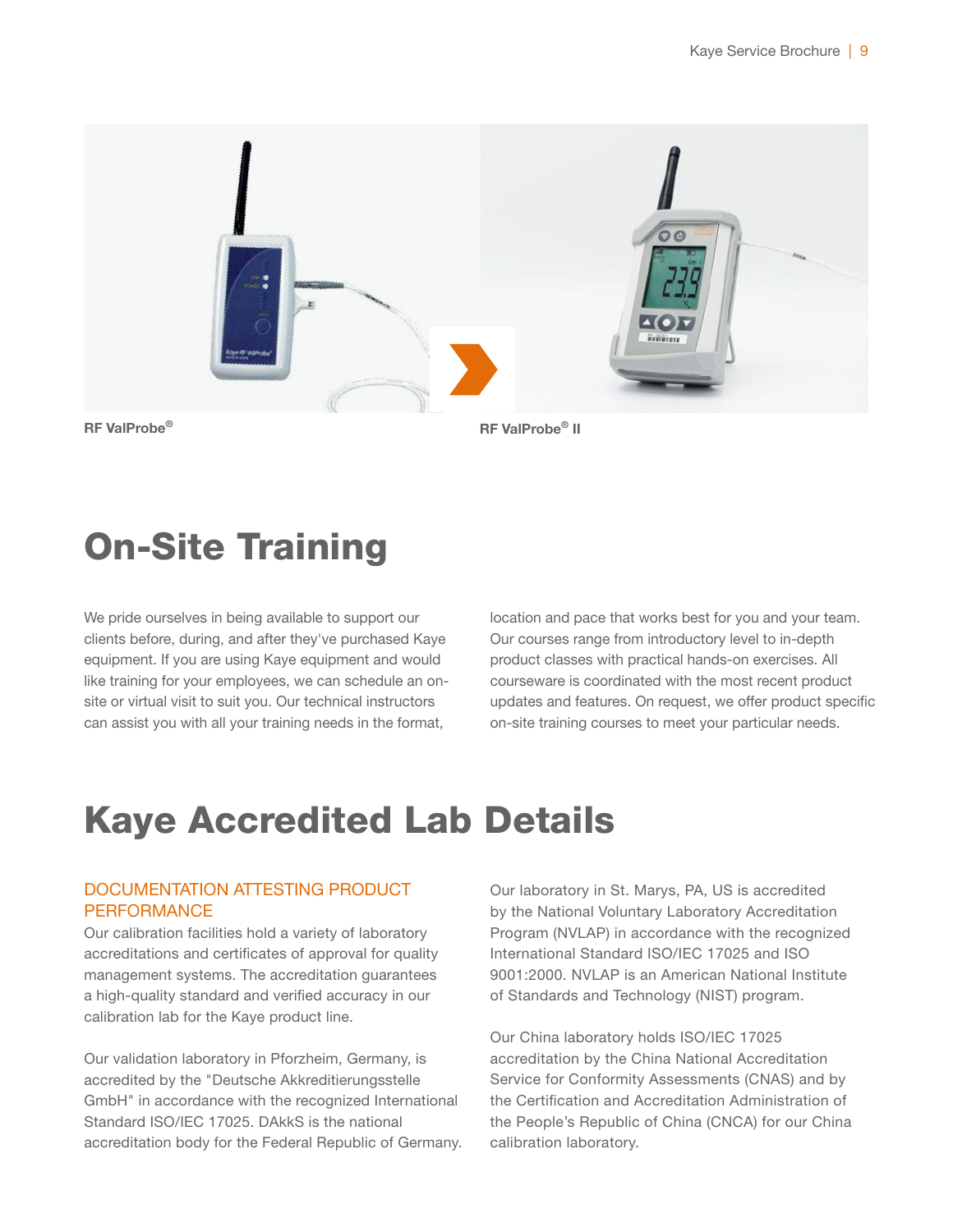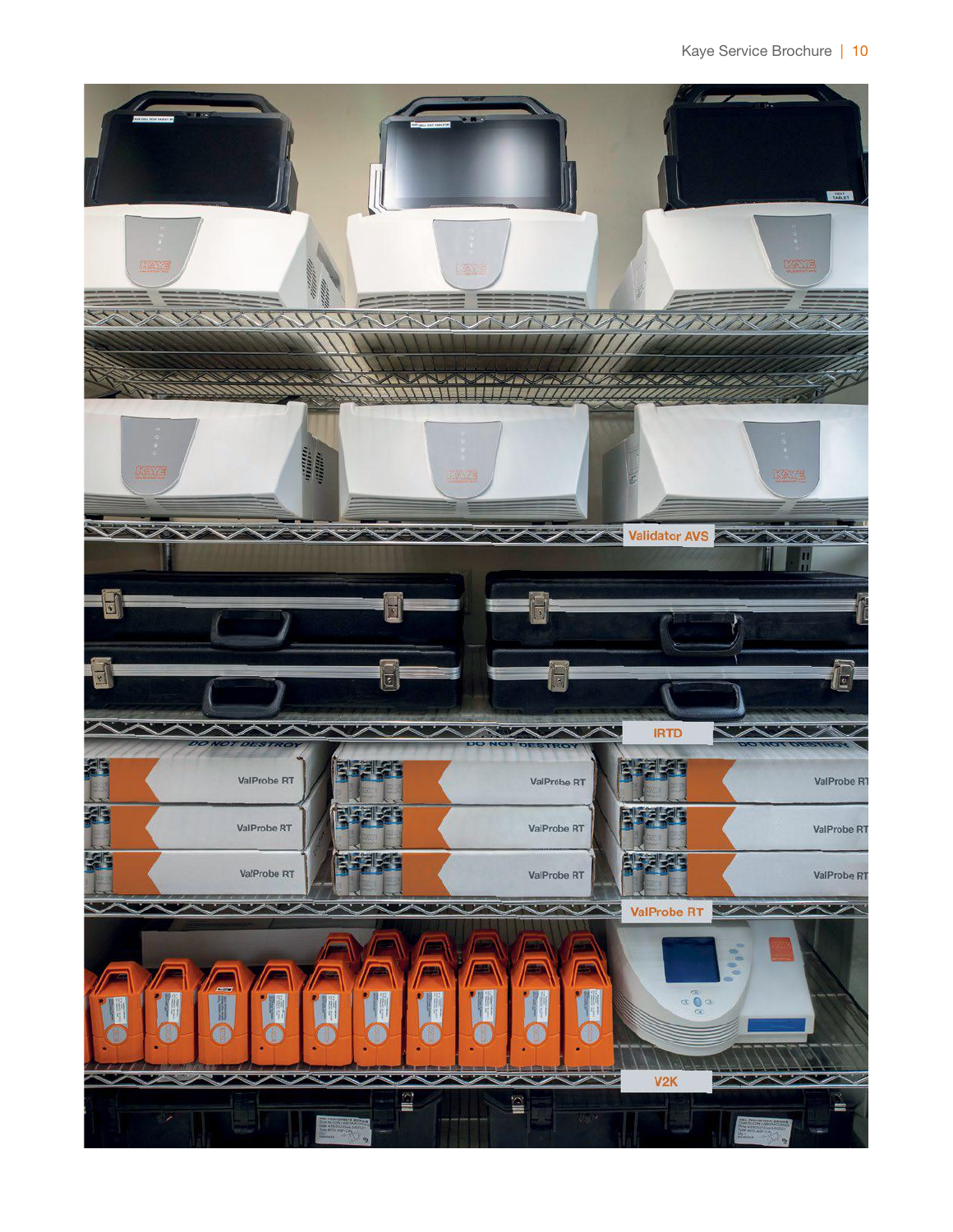# Rental Solutions

With expert knowledge coming straight from the manufacturer, Kaye gives customers personal assistance and recommendations when ordering rental equipment. Our goal is to ensure that you're given the right products that will assist you in completing your project on time.

- ∙ Large rental fleet gives customers options to serve their needs quickly
- ∙ Backed by expertise and service only the manufacturer can provide
- ∙ Products are maintained with latest software/firmware versions
- ∙ Global company with ability to serve customers anywhere
- ∙ When rental is completed, each system is verified at factory and customer receives "As Found" report
- ∙ Systems are reset and data cleaned to ensure customer data integrity and privacy is maintained
- ∙ Customizable solutions with flexible, cost-effective contract terms
- ∙ Option to have Validator AVS and ValProbe RT systems qualified and prepared with IQ/OQ supporting documents

#### WHY CHOOSE RENTAL

Sometimes purchasing new equipment just isn't in the budget. Oftentimes it's quicker and more affordable to

rent instruments as needed. This allows you to pay as you go and keep capital spending to a minimum.

Additionally:

- ∙ Short and long-term rental agreements assist in unexpected projects or changes in project requirements
- ∙ Rentals allow you to be fully operational with up-todate equipment when unforeseen challenges arise
- ∙ It's the best way to test equipment before purchasing

#### FLEXIBLE AND COST EFFECTIVE

We've designed our rental programs to be flexible and customizable. Whether you need one data logger or an entire validation system, we've got you covered. Our customer care team will even work with you to extend your contract if you incur an unexpected reason to need the equipment longer.

We provide customizable and affordable options, including:

- ∙ Monthly and weekly rental options
- ∙ No upfront deposit or minimum commitment/ contract
- ∙ Rentals invoiced monthly and can be shortened or extended easily
- ∙ Quantity discounts based on volume

# RMA – Return Material Authorization

Kaye has a dedicated team of technical support and customer care representatives who will assist you should you need to return any of your equipment. As the manufacturer, we are able to guarantee that your equipment is handled properly and with the utmost expertise.

Common reasons for returning equipment include:

- ∙ Annual calibration
- ∙ Software upgrade
- ∙ Maintenance/Repair
- ∙ IQ/OQ Execution

Users simply fill out the RMA form on our website, kayeinstruments.com, and then will be contacted by a customer care representative with instructions on how to return the equipment. Should users have any questions throughout the process, our team is available by phone or email during normal business hours.